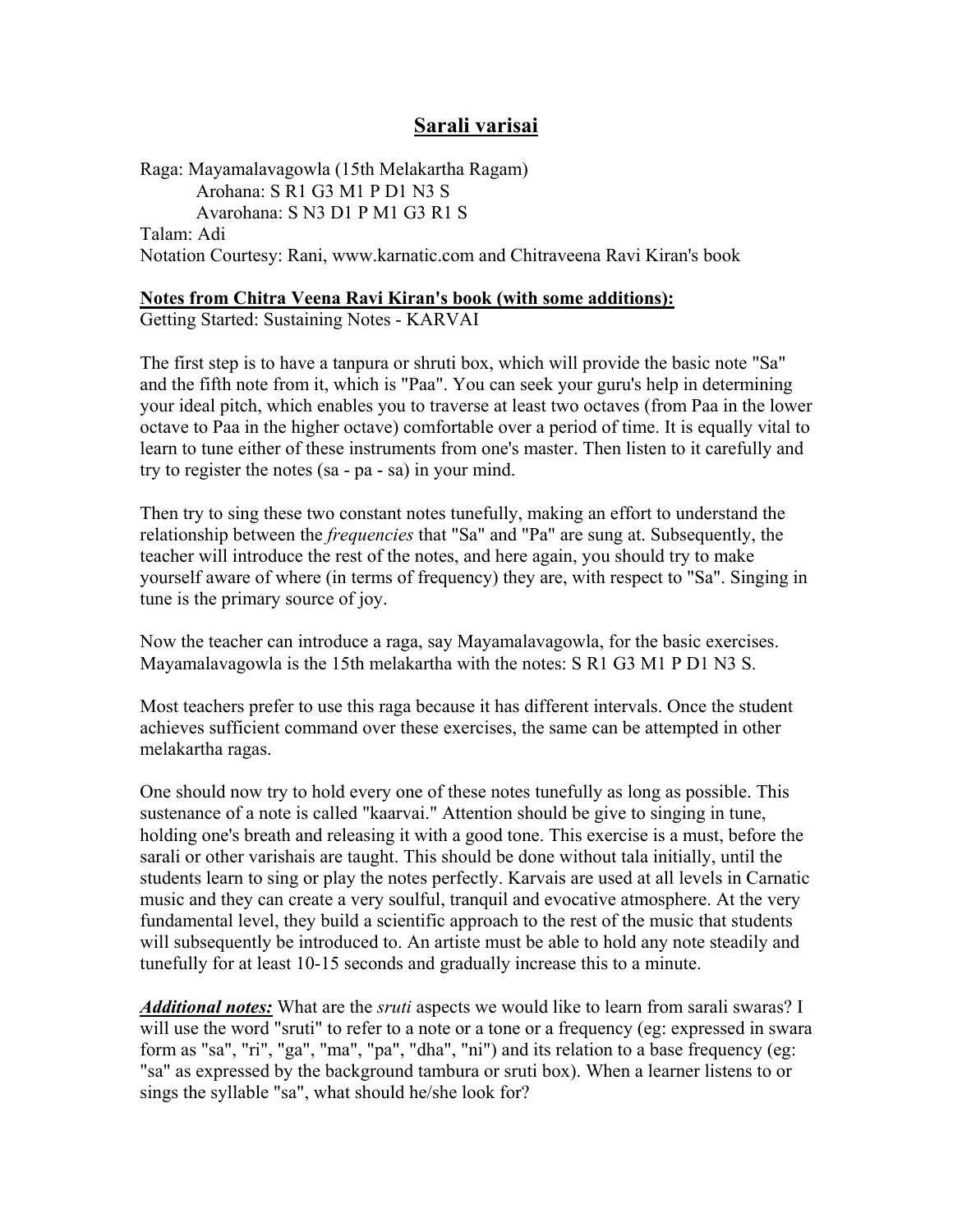First, since our music is expressed with respect to an arbitrarily chosen sruti note (eg: the tambura or sruti box), the student should first LISTEN to the tambura or sruti box, close ones eyes and try to "feel" the music of the note to get a rough *visual* idea of where the note "sa" is (i.e. an understanding of where "sa" is **absolutely** located in the "space" of musical frequencies). You can outwardly express this understanding by indicating a level with your hands.

This understanding is important because, once you listen to some other note (expressed simply as "aaaaa", i.e. as akaaram), you should be able to say whether that note is *higher* than "sa" or *lower* than "sa" (i.e. a relative understanding of notes **relative** to "sa"). You can outwardly express this relative understanding by raising or lowering your hand relative to the original level for "sa."

The next step is to go deeper, and ask, "how much is the note higher or lower than sa"? You can raise or lower your hand proportionately to reflect your understanding. Once you do this, you can replace the original sa with another note as the reference and ask if another note is higher or lower than it, and by how much? I have some examples of this in the audio lesson.

Getting a true and deep appreciation of note location on the frequency scale is a nontrivial task and must be revisited over the long-term. This knowledge is called "*sruti jnana*" or knowledge of sruti! By the way, in this process you have also learnt the basics of the hand-waving histrionics of several carnatic music vocal artistes!

The next step is to go beyond listening and into singing. When musicians start, they first tune their voice to the sruti by singing saa-paa-saa. Lets start with "saa." What does is mean to sing "saa" correctly when there is no one (but yourself!) to tell you whether you are correct or wrong?

The important point is that when you sing anything, you have to keenly LISTEN TO YOURSELF singing! This is easier said than done, because it is very hard to have your mind do a balancing act of BOTH the output (i.e. singing) and the input (listening). I have also observed that my ears tend to block a little when I am singing and makes this a little more harder. But this "feedback" is very important because then you can compare the feedback to the reference "saa" and as you practiced earlier, distinguish whether what you are CALLING "saa" is indeed the frequency of "saa" or if it is higher or lower! You can again do your act with the hand to judge whether the note you are singing is higher or lower than the reference. Once you have established this, you can try to correct your output online till you reach the correct level of "saa". I must say that I have found this step (the student able to recognize and correct the note sung to match saa) to be the biggest stumbling block among beginners.

This step above is also an example of putting a few basic ideas together -- listening to a frequency, judging its relative position and singing it at the same time. If you cannot get this right, I would suggest decomposing this and doing each piece separately (i.e. divide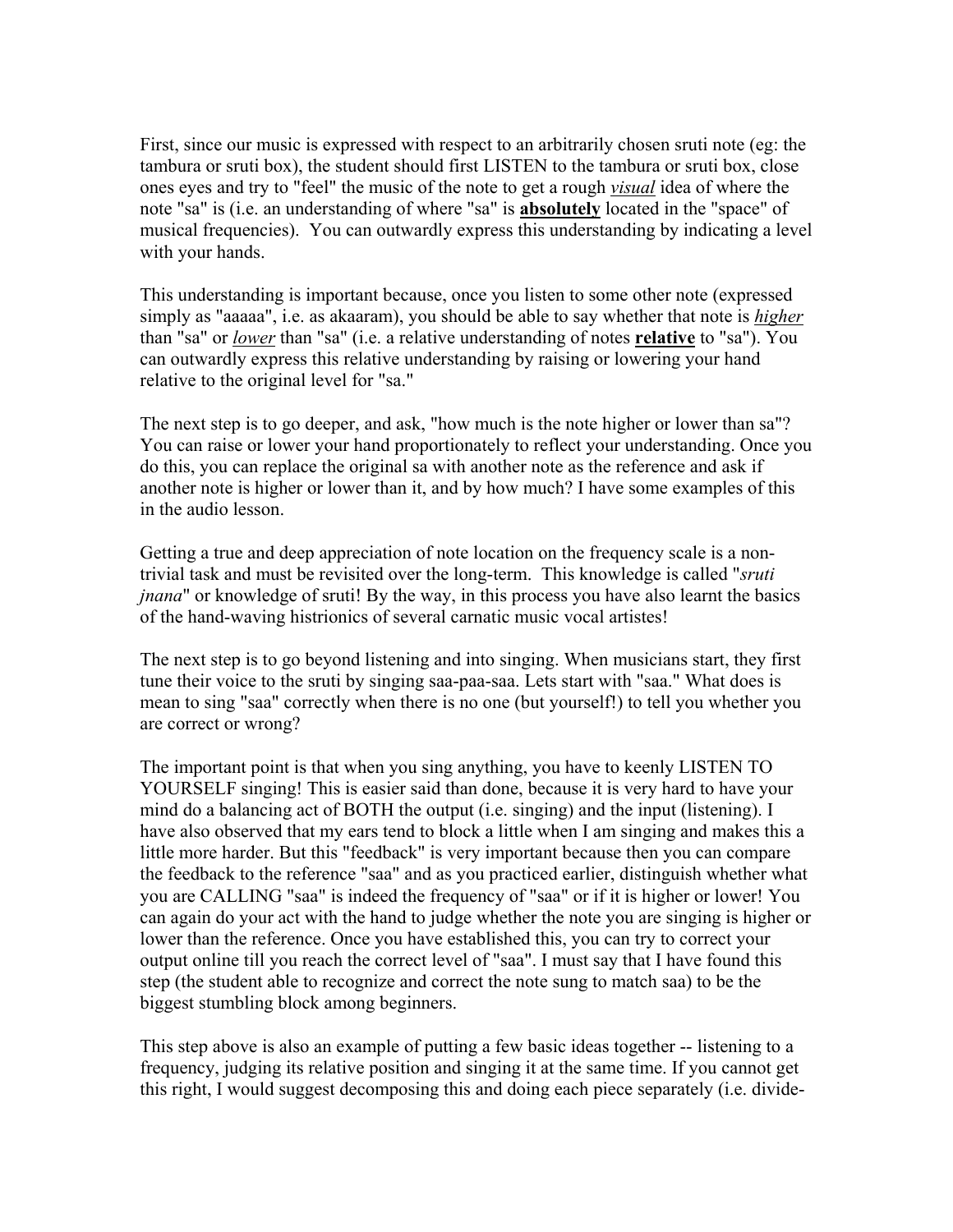and-conquer: listen only, listen+judge, sing only, sing+listen, sing+listen+judge). You can skip some of these combinations if it comes naturally to you: you just need to be aware and able to do any one of these things on demand...

The next step is to sharpen these pieces of understanding and pick up some related concepts:

- **Relative Positions:** Try deliberately singing the *syllable* "sa", but sung at a higher or lower *frequency* than the tambura sruti. Can you do it?
- Can you listen to yourself and judge where the syllable you are singing is relative to the reference? Can you start higher?
- Can you make it come back to the correct frequency location without taking a new breath, and just sliding to the correct position? Do you know appreciate the difference between *saying the word "saa"* in some frequency vs *singing* it at the correct frequency?

# **RaviKiran Notes (contd):**

**Musical Phrases:** Gradually simple combinations of notes can be tried. Teachers can introduce small musical phrases like GM , - GMP, - DDP, - PMG, - MGR, - GMGRSand so on. Over a few sessions, the phrases can get perceptibly sophisticated.

Akaaram: After a few such sessions, the same phrases can be rendered using the vowel "a" as in "*A*merica". This is called "akaaram" and it is a very integral part of Carnatic music, with particular reference to vocal music. Thus, exposure to akarams is very essential at this stage, albeit in a simple form.

# **Practical Exercises: Phase II: Varishais - Sequences**:

The great composer Purandara Dasa, hailed as the Father of Carnatic music, created a set of fundamental exercises nearly 500 years ago, which are followed even today. There are 4 main types of varishais.

**Sarali Varishais:** These fundamental sequences enable the student to get a feel of melody with rhythm. The logic is quite obvious here. The 1st varishai is a plain ascent and descent of the notes of the raga. The 2nd varishai focuses on the second note from S, namely R (in the ascent) and N (in the descent). The 3rd varishai centers on the third note (G and D) in the ascent and descent respectively. The fourth varishai concentrates on the fourth note M and P. This goes on upto the 7th varishai. The last 3 are general exercises. Some books have split the last sarali varishai into 5 parts, but singing it as a single varishai is more instructive.

**Janta Varishais:** These are forceful sequences, which facilitate the students to add weight and majesty to their voice. They make use of a form of ornamentation called "spuritham" which is rendering a note twice: plain the first time, and with force from the previous note (i.e. the note just below this note in frequency) in the raga the second time. Teachers must take care that the concept of sphuritham is very clearly embedded in the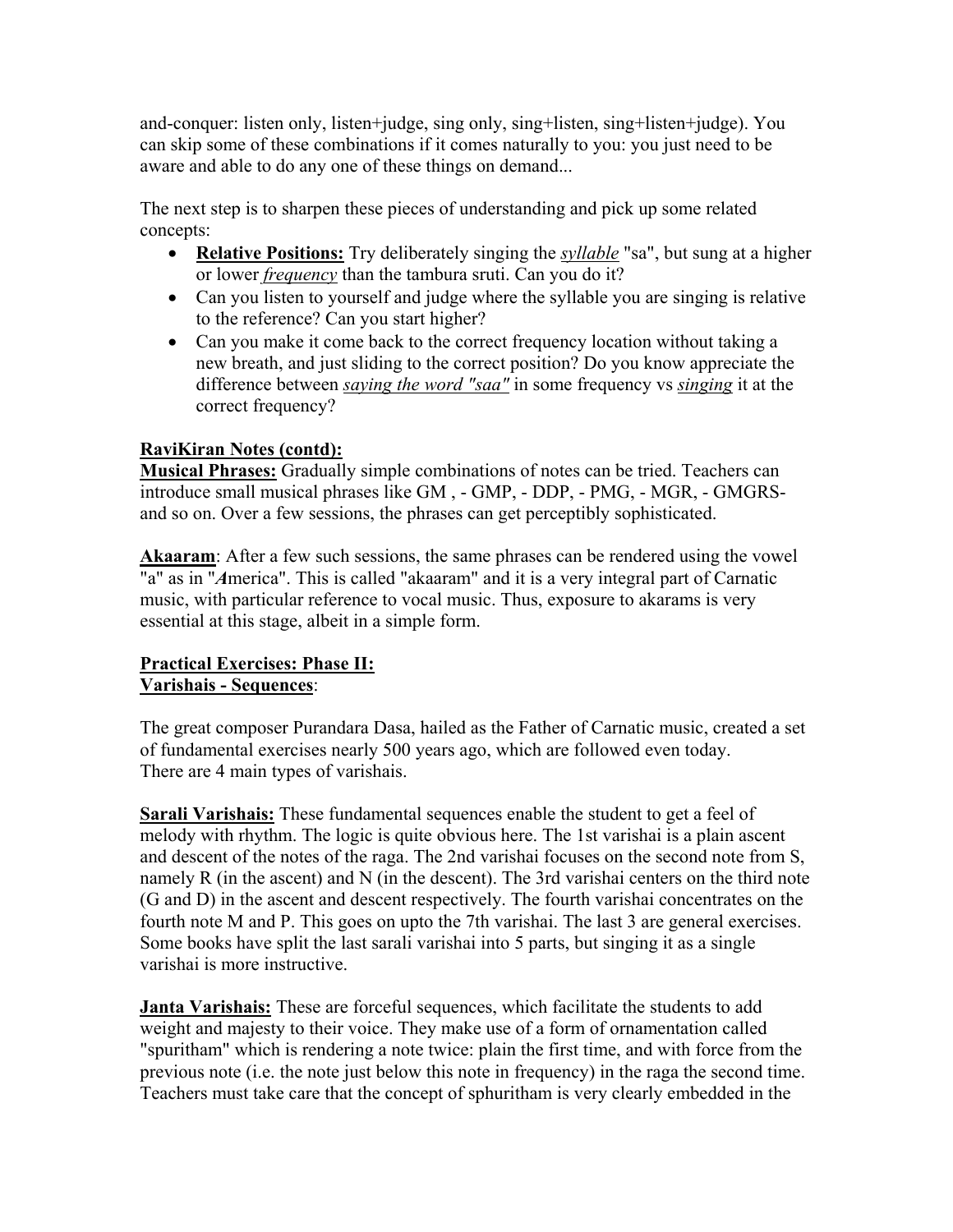students' minds. The tendency to render it in a bland and insipid manner should be avoided.

**Melsthayi Varishais:** These are higher octave sequences, which increase the students' vocal or instrumental range. Again, the logic is easy to understand. The first is the simplest asn every subsequent exercise adds a new phrase to the previous one. The progressively cover notes upto Pa in the higher octave.

**Dhatu Varishais:** These are zigzag sequences that increase the students' overall command of notes.

**Alankarams:** These are multi-tala sequences composed in the 35 talas. But usually 7 of these are selected and taught to the students.

Students should be taught to render all these exercises in at least 3-4 speeds. Once they perfect this technique, they could practice most of them in the 3rd speed. It is ideal to render each varishai twice, once just with the swaras, and again, with akaaram.

**Speeds in Carnatic music:** In carnatic music, speed is relative. It is measured as the number of notes per beat of the tala, rather than the number of notes per second or minute.

The first speed is rendering one note per unit of the tala. The 2nd speed is exactly double of this, i.e. two notes per unit. The 3rd speed is four notes per unit. The 4th is eight notes per unit. The 5th is 16 notes per units and 6th speed is 32 notes per unit.

Speed of the tala is rarely varied; only the speed of the music is. But even this is not accomplished in an arbitrary manner. There is a mathematical precision to it. For instance, the 2nd speed is exactly twice as fast and the third is exactly twice as fast as the second and so forth.

### **Advanced exercises:**

Some *selected* varishais can be repeated with:

- Akaram, Ee-kaaram, U-kaaram
- With Gamakas, in different speeds
- In different sampurna ragas: Kalyani, Shankarabharanam, Kharaharapriya, Thodi
- In selected symmetrical janya ragas (without tala): Mohana, Hamsadhwani, Sri ranjani,
- In selected asymmetrical janya ragas: Bilahari, Mohana Kalyani
- In selected vivadi ragas: Ganamurthi, Chala Natai
- In bhashanga ragas: Bhairavi
- In different nadais: thrishram, khanda, mishra

(this is particularly useful for instrumental practice)

### **Notation hints: (this notation follows Rani's notes in www.karnatik.com)**

 $s = sa$ ;  $r = ri$ ;  $g = ga$ ;  $m = ma$ ;  $p = pa$ ;  $d = dha$ ;  $n = ni$ ; Capitalized letters are in the higher octave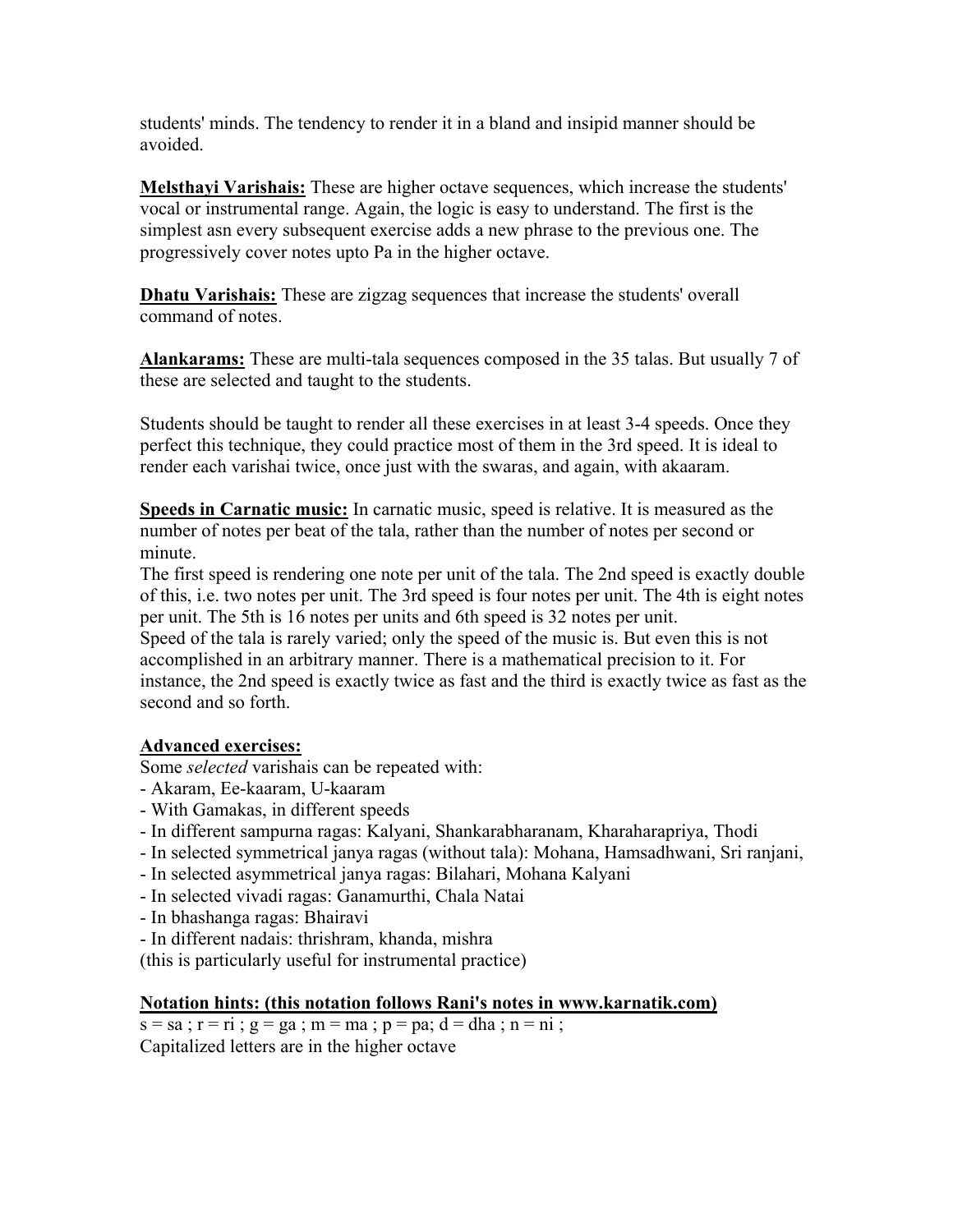```
1. Simple ascent/descent 
Laya pattern: 1234 5678 
s r g m | p d | n S ||S n d p | m g | r s \parallel2. Focus on R and N 
Laya pattern: 12-12-1234 and 1234 5678 
s r - s r -| s r | g m ||
s r g m | p d | n S || 
S n - S n - \vert S n \vert d p \vertS n d p | m g | r s \parallel3. Focus on G and D. 
Laya pattern: 123-123-12 and 1234 5678 
s r g - s | r g - | s r ||
s r g m | p d | n S ||S n d - s | n d - | s n ||
S n d p | m g | r s \parallel4. Focus on M and P 
Laya pattern: 1234-1234 and 1234 5678 
s r g m - | s r | g m - ||s r g m | p d | n s \parallelS n d p - | S n | d p - ||
S n d p | m g | r s \parallel5. Focus on P and M (dheergam); and R, N 
Laya pattern: 1234 56-12 and 1234 5678 
s r g m | p, -| s r |s r g m | p d | n S ||S n d p | m , -| S n ||
S n d p | m g | r s \parallel6. Focus on G and D 
Laya pattern: 1234 56-12 and 1234 5678 
s r g m | p d - | s r \parallels r g m | p d | n S ||S \nmid d \nmid p \nmid m \nmid g - | S \nmid lS n d p | m g | r s \parallel7. Focus on N and R (dheergam) 
Laya pattern: 1234 56-7, and 1234 5678 
s r g m | p d | n \vert ||
s r g m | p d | n S ||S n d p | m g | r , \parallelS n d p | m g | r s \parallel
```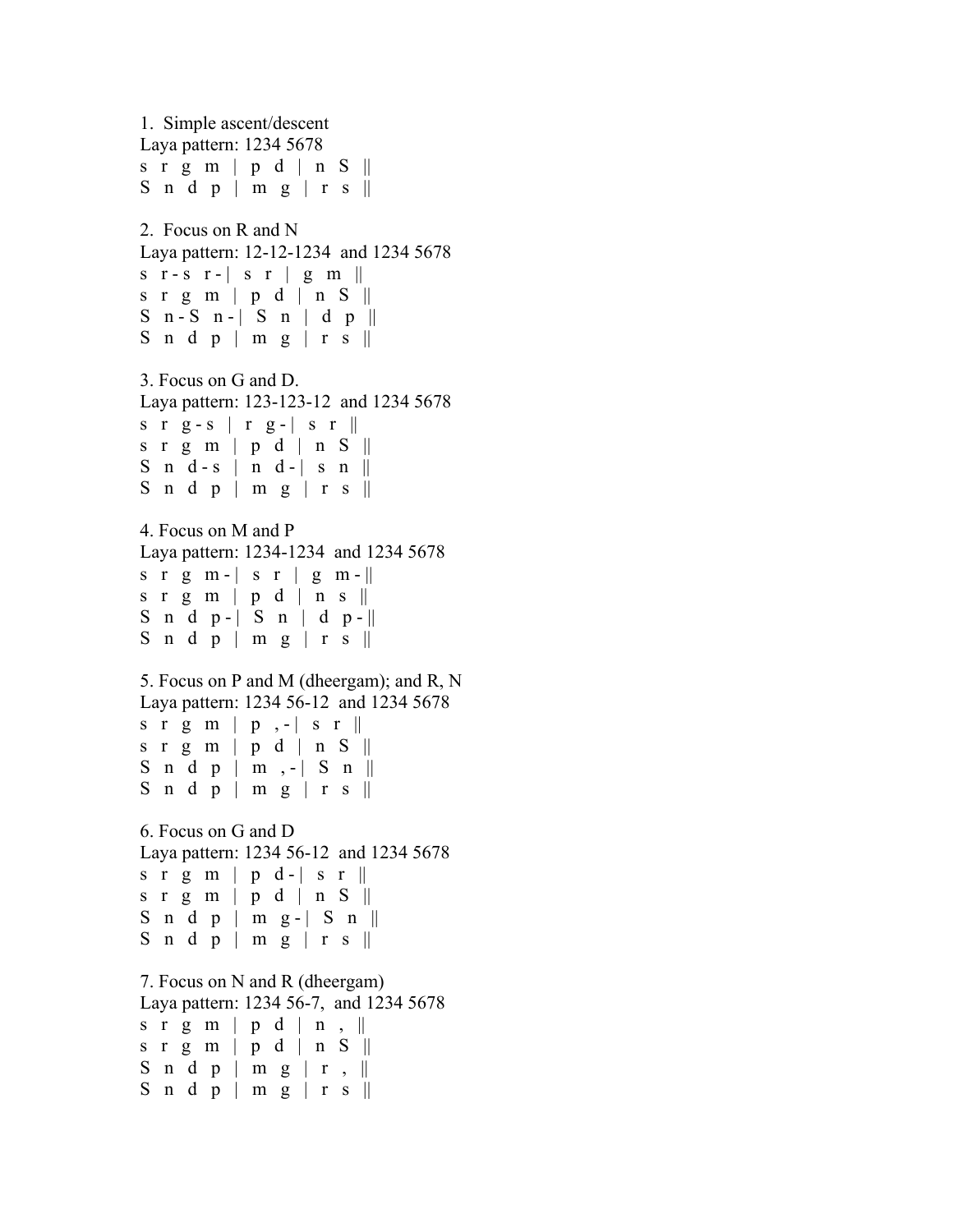```
8. Zig Zag with Focus on "pmgr" and "mpdn" 
Laya pattern: 1234 -4321 and 1234 5678 
s r g m | p m | g r \parallels r g m | p d | n S ||S n d p | m p | d n \parallelS n d p | m g | r s \parallel9. Zig Zag with Focus on "pmdp" and "mpgm" 
Laya pattern: 1234 -4321 and 1234 5678 
s r g m | p m | d p \parallels r g m | p d | n S ||S n d p | m p | g m \parallelS n d p | m g | r s \parallel10. Focus on P (dheergam) and the region between G and N; 
    and practicing resting on G (nyaasa swaram) 
Laya pattern: 1234 56-12 and 1, 1, 1, 1, 11234 - 4321 and 1234 5678 
s r g m | p , | g m | |p, , , | p, | , | , |g \text{m} \text{p} d \mid n d \mid p \text{m}g \text{ m } p - g \mid m g \mid r s \parallel11. Focus on dheergams at S, N, D, P. 
    Simple patterns: "Snd", "Ndp", "Dpm" 
    and the region between G and N (finishing phrases) 
    Janta at p, p, 
S, n d | n, d pd, p m | p , | p , \parallelg \text{ m } p \text{ d } | \text{ n } d | p \text{ m } ||g \text{ m } p - g \mid m g \mid r s \parallel12. Preview of Janta (sphuritam) concept: "SS", "nn", "dd", "pp". 
     Simple patterns: "SSnd", "nndp", "ddpm" 
    Dheergam at "paa" 
    and the region between G and N (finishing phrases) 
S S n d | n n | d p ||d d p m | p , | p , ||
g \text{ m } p \text{ d } | \text{ n } d | p \text{ m } ||g \text{ m } p - g \mid m g \mid r s \parallel13. ZigZag Patterns: "srgr G", "gmpmP",
```
Dheergam Focus: G, P, D